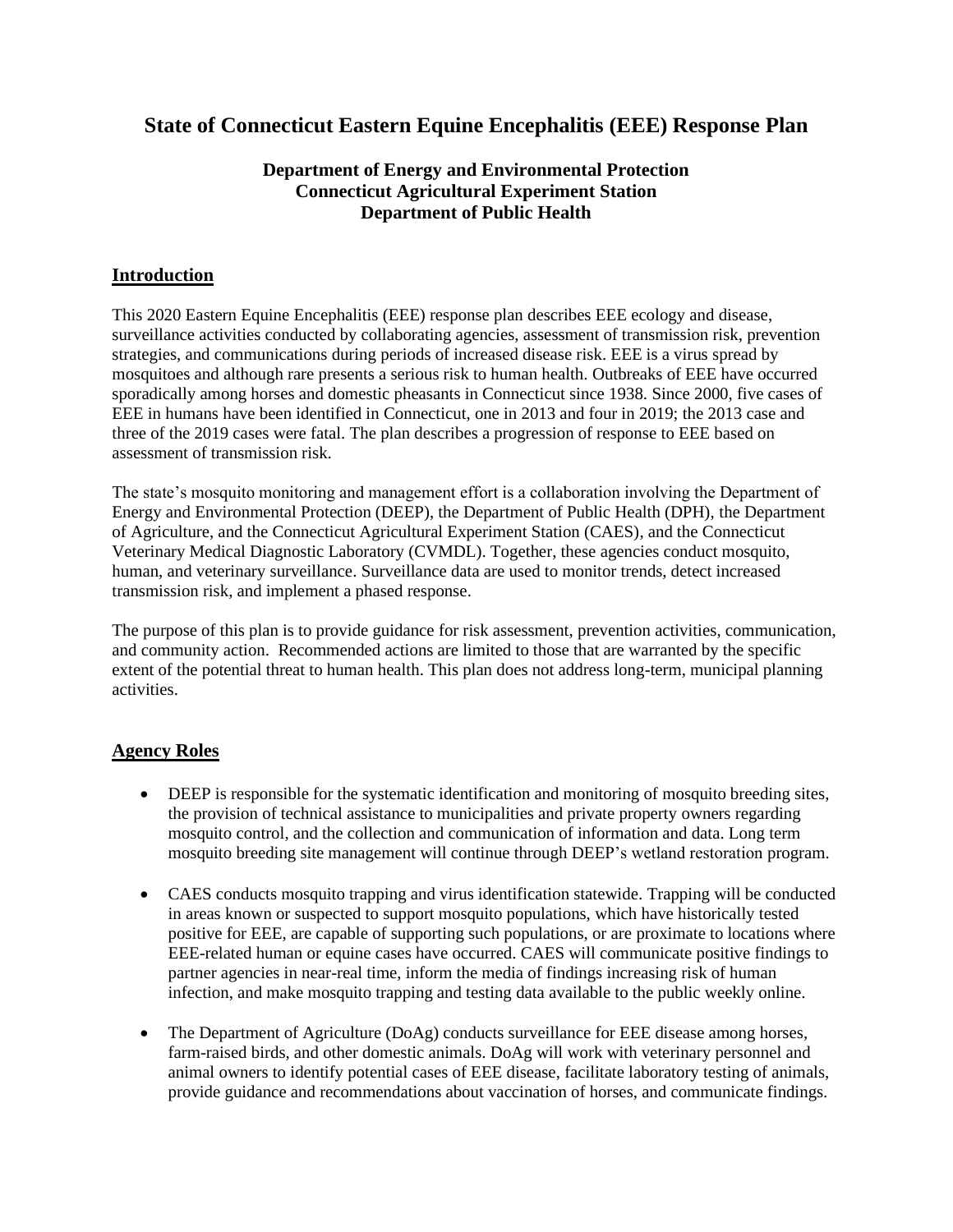- DPH conducts human surveillance for EEE disease. DPH, with CAES and DEEP, will review all mosquito, human, and animal surveillance data and consult regarding the epidemiological significance of such results. Based upon its evaluation of the potential human health risks, and in accordance with this response plan, DPH will provide advice about appropriate personal, municipal, and state actions to reduce such risks. DPH will also work with health care providers to identify potential EEE human illnesses, facilitate laboratory testing, and communicate findings.
- CVMDL conducts testing for West Nile virus in horses and facilitates testing of animal specimens for EEE at the National Veterinary Services Laboratory.
- Local Health Departments/Districts are the local health authorities and the primary points of contact within a community for DPH. Surveillance information is communicated to the LDOH who may conduct educational outreach via the media and/or other means, assist DPH in investigating cases, disseminate surveillance and risk assessment information to other community leaders, and undertake other activities, including mosquito control, based on their community's needs.

## **Disease Ecology**

Eastern Equine Encephalitis (EEE) is a virus in the genus *Alphavirus* and is enzootic in Connecticut. The virus is found in species of perching birds (songbirds), mainly in hardwood fresh-water swamp habitats. The virus is transmitted between birds primarily by the mosquito species *Culiseta melanura*, a species that almost exclusively bites birds. It is thought the virus is introduced into the Northeast each year by migratory birds and the typical appearance of EEE from July to August coincides with the hatching of highly susceptible bird populations. Initially, a relatively smaller proportion of birds and mosquitoes carry the virus; throughout the mosquito season, continuous transmission between mosquito vectors and bird reservoir hosts increases the proportion of infected birds and mosquitoes, leading to a greater amount of virus circulating in the environment, usually in early September. This is called the virus amplification cycle.

In the Northeast, EEE transmission foci occur in and around forested swamps of mature white cedars and red maples that are the primary habitat of *Cs. melanura*. The buttressed root systems of these trees create dark holes, or crypts, that are generally filled with water and serve as larval habitat for *Cs. melanura* development and overwintering. The amount of rainfall during the summer and fall affects the survival of the larvae during the winter and, in part, determines the population of adult mosquitoes the following year. Because of the unique features of the enzootic foci, the risk of EEE in humans varies geographically in Connecticut. Historically, areas where EEE has been found are in the southeastern portion of the state (Figure 1).

In most years, EEE exists mainly in a mosquito-bird cycle. In years with high virus amplification, the virus may eventually spill over into secondary, or "bridge", mosquito vectors that feed on both birds and mammals, including humans. In the Northeast, these bridge vector species include *Coquillettidia perturbans*, *Ochlerotatus* (*Aedes*) *canadensis*, *Culex salinarius,* and *Aedes vexans*. Most sites where EEE has been identified in these latter species of mosquitoes are in or near hardwood swamps or areas bordering freshwater swamps. Salt marsh mosquitoes are not generally found near the forested swamp environments where bird reservoirs of EEE are concentrated and the risk of EEE transmission to humans by these species is low.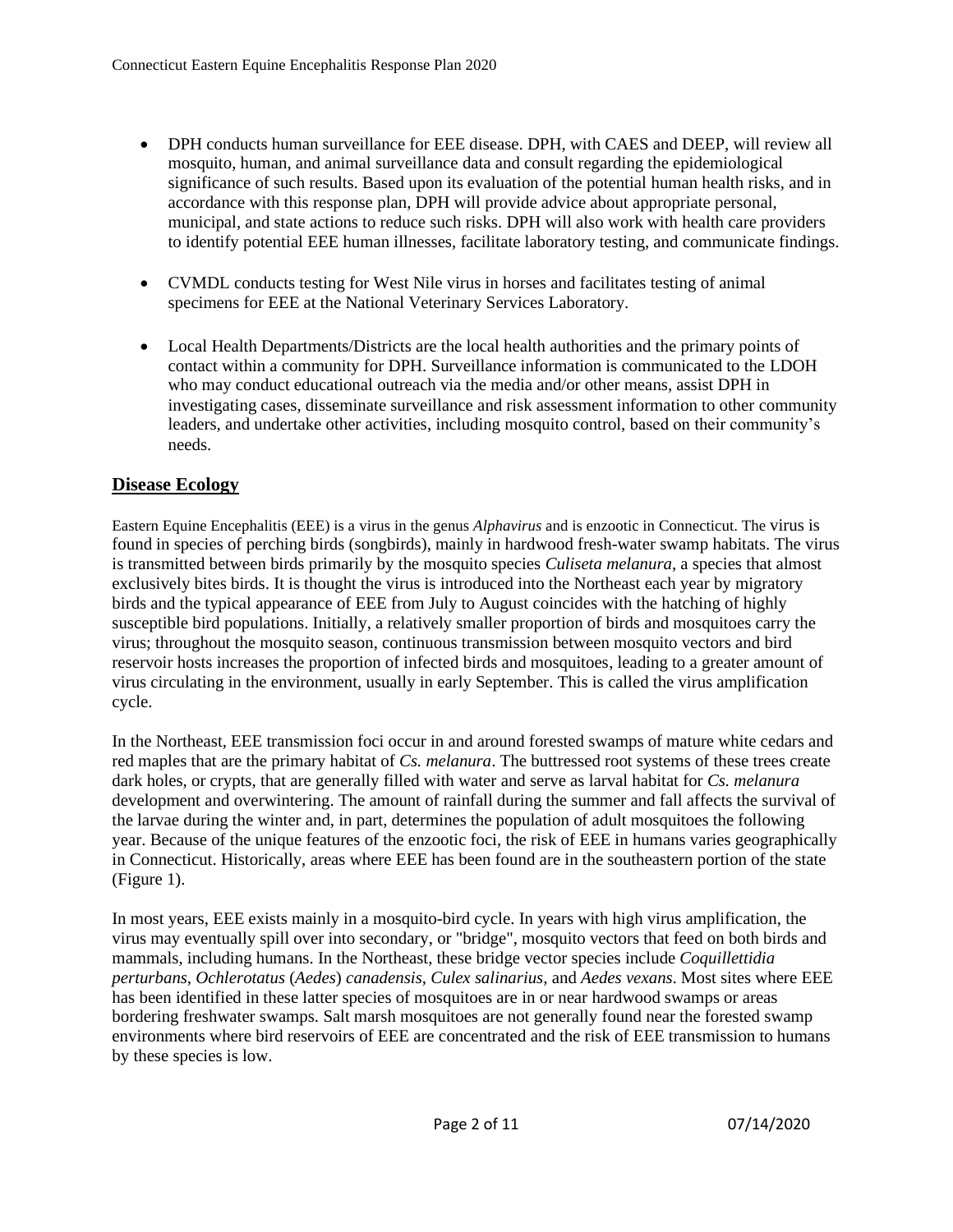Mosquitoes are unlikely to be active when temperatures fall below 50 degrees in the evening. Most remaining adult mosquitoes are killed during the first frost.

# **Human EEE Disease and Diagnosis**

Eastern equine encephalitis is a serious disease in humans, with 30-50% mortality and lifelong neurological disability among many survivors. The first symptoms of EEE are fever (often 103º to106ºF), stiff neck, headache, and lack of energy; some patients experience nausea or vomiting. These symptoms begin three to ten days after a bite from an infected mosquito. Additional symptoms may include difficulty speaking and weakness. Inflammation and swelling of the brain, called encephalitis, is the most dangerous and frequent serious complication. The disease may rapidly worsen and some patients may go into a coma within a week. There is no vaccine or treatment for EEE. People who survive this disease will often be permanently disabled due to neurologic damage. Few people recover completely. Human cases of EEE are most likely to occur in late August and September.

Testing for EEE usually consists of a preliminary screening test (an microsphere immunoassay (MIA) for IgM antibody to the virus), followed by confirmatory testing by plaque reduction neutralization testing (PRNT). Because the initial screening test could pick up cross-reactions with other arboviruses, confirmatory testing is needed to verify antibodies specific to EEE. Certain specimens, such as cerebrospinal fluid drawn shortly after symptom onset, may be tested by polymerase chain reaction (PCR). The EEE virus IgM MIA is available at the Connecticut DPH State Public Health Laboratory. Confirmatory PRNT or PCR testing is performed at the Centers for Disease Control and Prevention. The IgM MIA test results are available within 48 hours after sample submission; PRNT confirmation may take 7-10 days. Only specimens that are positive on the confirmatory PRNT test or on PCR are considered to represent true cases and used for risk assessment. Risk assessment is based on the period in which the patient was most likely infected  $(4 \text{ to } 10 \text{ days prior to illness}).$ 

Additional information about EEE disease can be found on the [CDC's EEE website.](https://www.cdc.gov/easternequineencephalitis/index.html)

## **Assessment of Transmission Risk**

Assessment of the risk of transmission of EEE to people in Connecticut depends on multiple factors:

- Introduction of EEE into the state;
- Timing of this introduction;
- Abundance of key mosquito species at critical periods of the transmission season;
- Rate and magnitude of virus amplification;
- Virus isolations during the early part of the season (mid-summer);
- Isolation of EEE from multiple species of mosquitoes;
- Proximity of infected mosquitoes to residential areas, camping areas, or human activity;
- Identification of EEE cases in animals (horse, commercial exotic bird flock, wildlife)
- Identification of human EEE cases.

Identification of EEE in *Cs melanura* is useful as a proxy measure of the amount of EEE virus in the environment. Abundant populations of this species provide greater opportunity for the virus to amplify within the bird population and be picked up by a bridge vector mosquito species. The more virus that has spilled over into bridge vector species, the greater the chance that a person will be exposed to the virus. Jurisdictions without trapping sites should monitor trapping sites in neighboring jurisdictions, and surrounding regions, to assess local risk.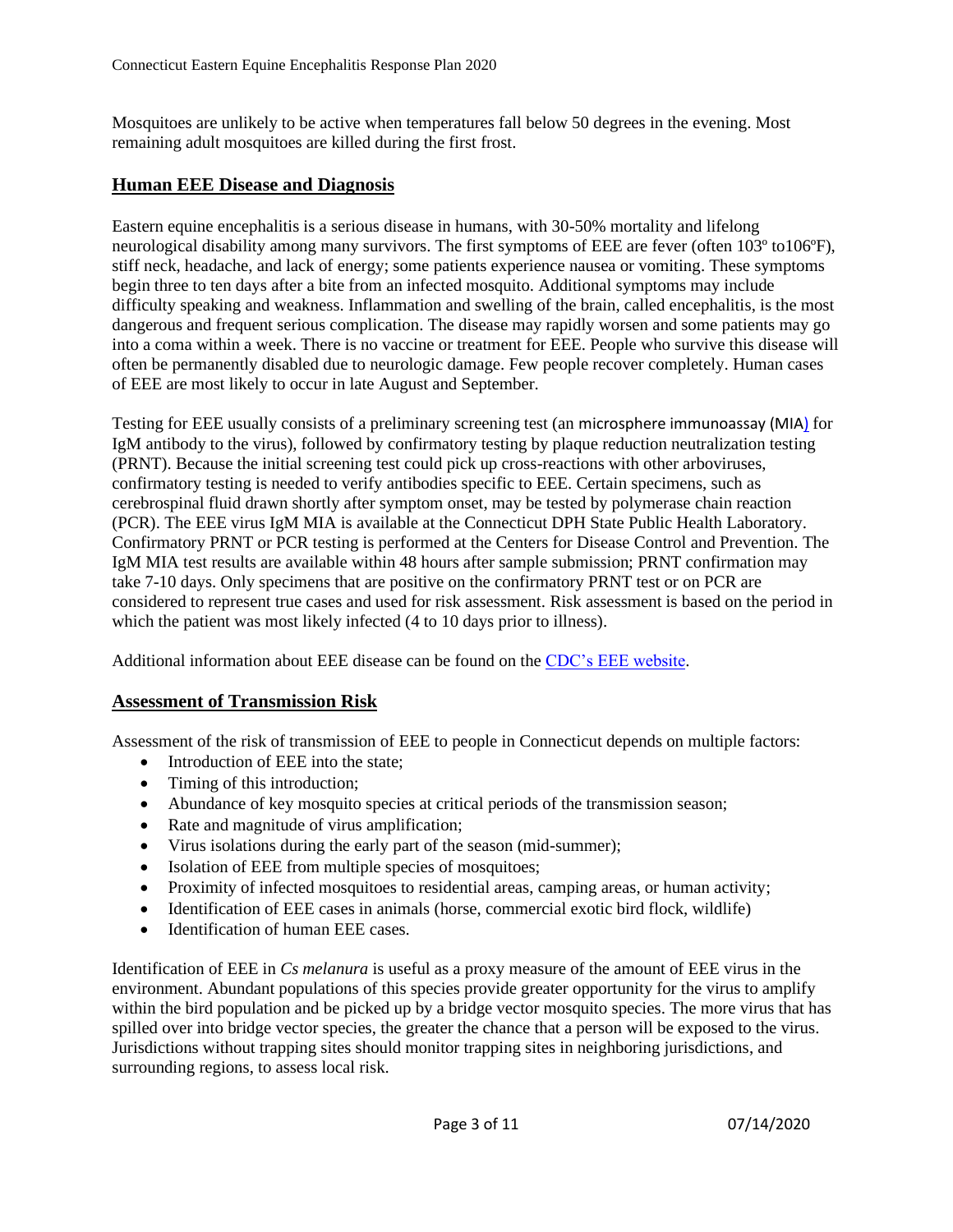Other factors affecting seasonal risk are groundwater levels and the timing of rainfall and flooding during the mosquito season. Long-term weather patterns during the fall and winter that produce high ground water levels and snow cover may enhance survival of *Cs. melanura* larvae. Warm temperatures increase the rate of both mosquito development and virus replication within mosquitoes.

It is not currently possible to accurately forecast either the abundance of mosquitoes or the risks for encountering an infected vector. Risk assessment relies upon a robust mosquito surveillance system to monitor both mosquito populations and virus amplification as the season progresses. Consistent routine testing over a period of years provides data upon which to revise and refine the state's risk assessment and mosquito management efforts.

# **Surveillance**

Connecticut conducts passive human and veterinary surveillance and active mosquito surveillance. Data from these surveillance systems, plus the extensive expertise of state and local agencies, are used in combination to assess risk of human disease.

# **Mosquito Surveillance**

Statewide mosquito trapping is conducted from the first week of June to the end of October at 108 collection sites in 87 municipalities . This includes the 16 new trapping locations that were added in 2020 to increase trap coverage in high risk areas in eastern Connecticut. Trapping locations to monitor EEE transmission were established in more sparsely populated rural settings that included permanent freshwater swamps (red maple/white cedar) and bogs, coastal salt marshes, horse stables, and swamp-forest border environs. Trapping sites have been selected based on the detection of EEE in mosquito or animals (horses or farm raised birds) or proper habitat for *Cs. melanura* development. Other mosquito trap sites are concentrated in more urban and suburban parts of the State where West Nile virus is more prevalent. These sites include municipal parks, greenways, golf courses, undeveloped wood lots, sewage treatment plants, dumping stations, and temporary wetlands associated with waterways.

Mosquito trapping occurs four days per week (Monday-Thursday). Traps are set overnight at each site every 10 days on a regular rotation and trapping frequency is increased to twice a week after detection of EEE or West Nile virus at that site. Two trap types are used at all trapping stations. 1) a CO<sub>2</sub>-baited CDC Light Trap, designed to trap host-seeking adult female mosquitoes (all species) and 2) a Gravid Mosquito Trap, designed to trap previously blood-fed adult female mosquitoes (principally *Culex* species). Mosquitoes are transported to the laboratory the following morning where they are identified on the date of collection. Mosquitoes are pooled into groups of 50 or fewer according to species, collecting site, trap type, and date, and processed for virus testing the following day.

All of the virus isolation work is conducted in a certified Bio-Safety Level 3 laboratory at the CAES. Aliquots of each mosquito pool are inoculated into Vero cell cultures for detection of EEE and other mosquito-borne arboviruses of public health importance. Cell cultures are incubated at  $37^{\circ}$ C in 5% CO<sub>2</sub> for up to 7 days and examined daily for viral growth. Isolated viruses are identified by Real Time (TaqMan) reverse transcriptase polymerase chain reaction (RT-PCR) or standard RT-PCR using virusspecific primers.

Complete processing of mosquitoes (from collection to virus isolation and identification) are completed within 10 days. Test results include, but are not limited to, trap sites, number and species of mosquitoes, collection date and arbovirus testing results. CAES reports results to the Department of Public Health and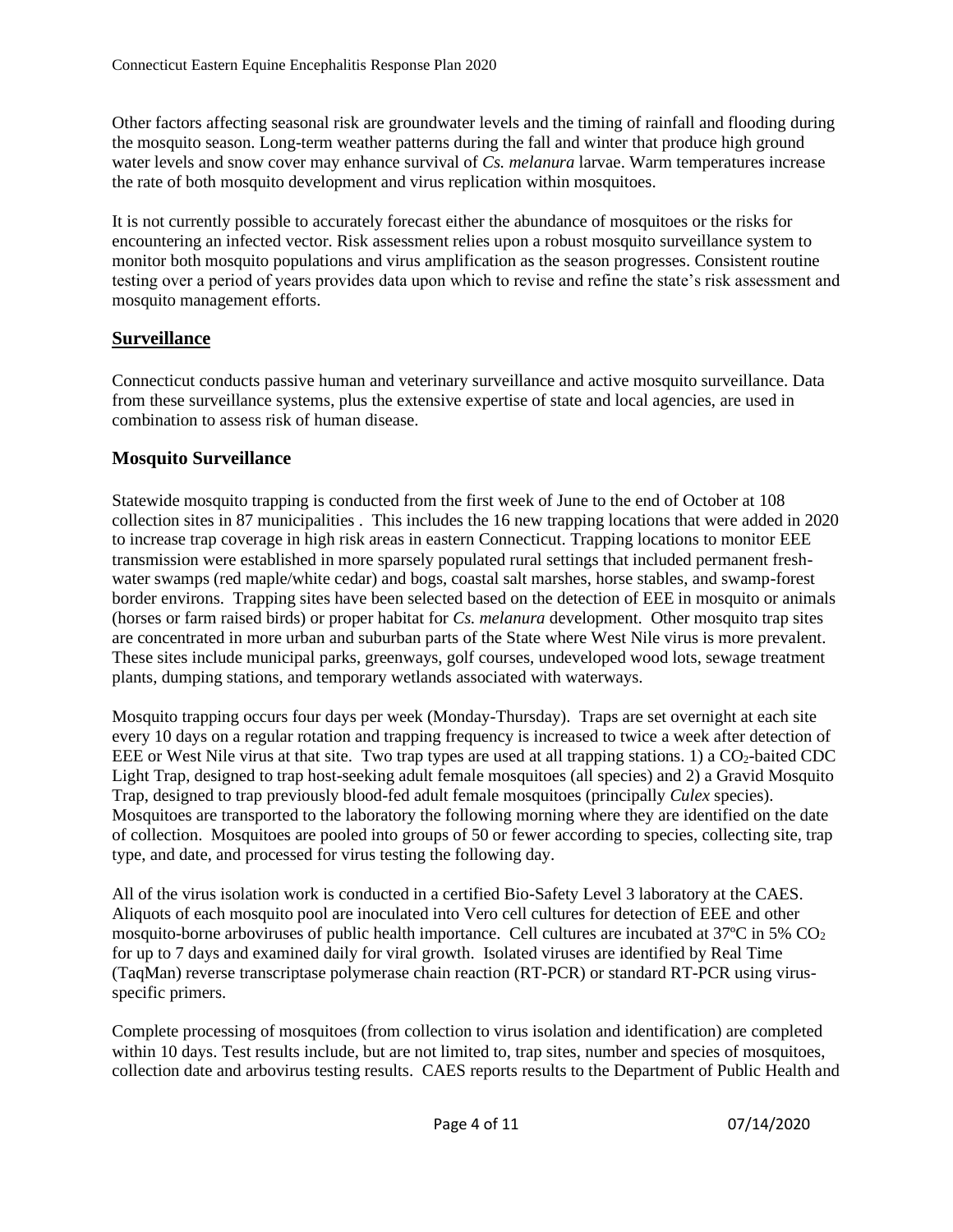the Centers for Disease Control and Prevention via [ArboNet,](https://wwwn.cdc.gov/arbonet/maps/ADB_Diseases_Map/index.html) the national electronic reporting system as soon as possible. [Test results are posted online](https://portal.ct.gov/mosquito) weekly.

## **Veterinary and Wildlife surveillance**

EEE causes severe disease in horses and has been associated with illness in exotic game and non-native birds, birds of prey, goats, and white-tailed deer; evidence of infection and possibly illness in dogs and cats has been reported. Non-native bird species such as emus, ostriches, and exotic game birds, such as pheasants, partridge, emus, or ostrich, are highly susceptible to EEE and infections within farmed flocks have occurred in Connecticut

Specimens from horses and other domestic animals that have severe neurological disease suspected of being caused by EEE infection can be tested through the Department of Agriculture and University of Connecticut Veterinary Diagnostic Laboratory; specimens may be sent to the National Veterinary Diagnostic Laboratory. Testing can take up to several weeks to complete depending upon the type of sample submitted and the testing protocol required to obtain a definitive result. A vaccine is available for horses and other animals. Annual vaccination is the primary means of preventing infection in horses.

Blood and/or tissue samples from other animals such as zoo animals and captive or free-ranging wildlife with neurologic symptoms, or flocks with sudden die-offs, may be tested. Testing is coordinated through DEEP and University of Connecticut Veterinary Diagnostic Laboratory; specimens may be sent to the National Veterinary Diagnostic Laboratory. Testing of highly suspect bird specimens for EEE infection is coordinated through DEEP and University of Connecticut Veterinary Diagnostic Laboratory; specimens may be sent to the National Veterinary Diagnostic Laboratory.

Connecticut does not conduct active surveillance of birds for EEE. Most birds that are infected with EEE virus survive the viremia, making individual dead bird EEE monitoring impractical.

[Results of animal surveillance are posted weekly.](https://portal.ct.gov/mosquito)

#### **Human Surveillance**

EEE has been a reportable disease in Connecticut since 2000. Since then, human cases have been identified in 2013 (1) and 2019 (4). Four out of these five people identified with EEE disease died from the infection.

Due to the time delay for specimen collection, submission, and testing, it is possible several weeks may pass between the onset of a person's illness and a confirmed diagnosis. Assessment of transmission risk is made based on the likely time of a patient's exposure to the virus, which is up to 10 days before the onset of symptoms.

Results of human surveillance can be found at [the DPH EEE website.](https://portal.ct.gov/DPH/Epidemiology-and-Emerging-Infections/Eastern-Equine-Encephalitis) To protect patient confidentiality, DPH generally releases only age category, gender, current patient status, town of residence and likely exposure location, if known. Results are also reported to the [CDC's ArboNET](https://wwwn.cdc.gov/arbonet/maps/ADB_Diseases_Map/index.html) reporting system for national surveillance.

#### **Communication Plan**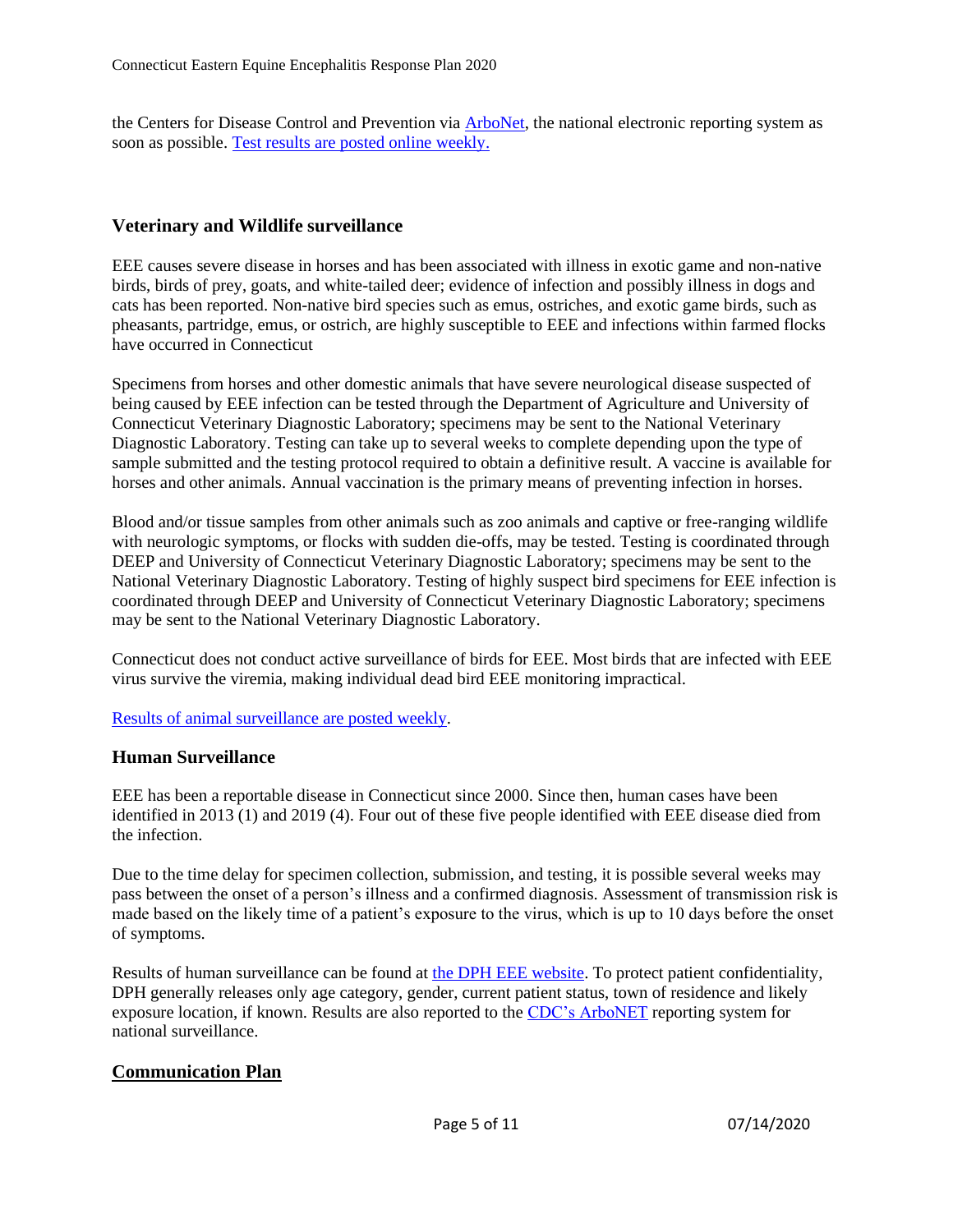Identification of virus in mosquitoes from a given town is reported to the LHD by telephone within 24 hours of identification. Laboratory confirmation of a human EEE case is reported within 24 hours to the LHD for the town where the case resides. The Department of Agriculture or DEEP will inform partner agencies of laboratory confirmation of EEE infection in a domestic, wild, or captive/zoo animal within 24 hours; DPH will inform the LHD for the town in which the case resides within 24 hours of notification. Local health directors are encouraged to notify municipal leaders and elected officials of human, veterinary, or mosquito findings. After all appropriate state and local agencies have been notified, positive surveillance findings will be made available to the media and the public.

Results of human surveillance will be posted on the DPH EEE website upon confirmation of illness in a resident of CT. This website, which also includes links to educational materials related to mosquito-borne diseases, is updated throughout the arbovirus season. To protect patient confidentiality, only limited information is released to the public on any individual. DPH generally releases only age category, gender, current patient status, town of residence and likely exposure location, if known. Weekly summaries of mosquito trapping and testing will be posted at [https://portal.ct.gov/mosquito.](https://portal.ct.gov/mosquito) Summaries include a townlevel map with locations of positive mosquitoes and human and animal cases indicated.

Participating state agencies will issue public health alerts through the media when surveillance information indicates an increased risk of human disease or if a significant surveillance event occurs (for example, the first arbovirus activity of the season). In general, alerts include current surveillance information and emphasize prevention strategies. Local health departments or districts, or municipalities, may issue public health alerts to share risk and prevention information with community members.

During seasons of elevated EEE transmission risk, multi-agency conference calls will be held weekly or as needed. Affected LHDs and municipal officials as well as adjacent LHDs and municipalities will be invited to participate in these calls. Risk assessment changes will be communicated to the LHD and any immediately adjacent community.

# **Response and Recommendations for Risk Reduction**

The following recommendations are general guidelines only. Specific situations and local risk levels within communities should be considered individually. Assessment of risk of human disease is complex; no single finding can provide a precise measure of individual risk and no single prevention measure can eliminate risk of infection. **Personal protective measures must form the basis of all risk reduction.** The need to use these measures must continue even if other mosquito control activities, including aerial spraying, are conducted. Communication with the public and public awareness of what can be done to reduce individual risk of infection is of utmost importance.

Typically, risk for any individual is expected to be relatively low, and the routine precautions taken by individuals may be sufficient to reduce opportunities for infection.

Routine personal protective measures should include all the following actions:

- Minimize time spent outdoors between dusk and dawn when mosquitoes are most active;
- Using mosquito repellents containing an [EPA registered active ingredient,](https://www.epa.gov/mosquitocontrol) including DEET, Picaridin, IR3535, oil of lemon eucalyptus, para-methane-diol (PMD), or 2-undecanone when it is necessary to be outdoors;
- Wearing shoes, socks, long pants, and a long-sleeved shirt when outdoors for long periods of time, or when mosquitoes are more active. Clothing should be light colored and loose fitting and made of tightly woven materials that keep mosquitoes away from the skin.
- Ensuring door and window screens are tight-fitting and in good repair;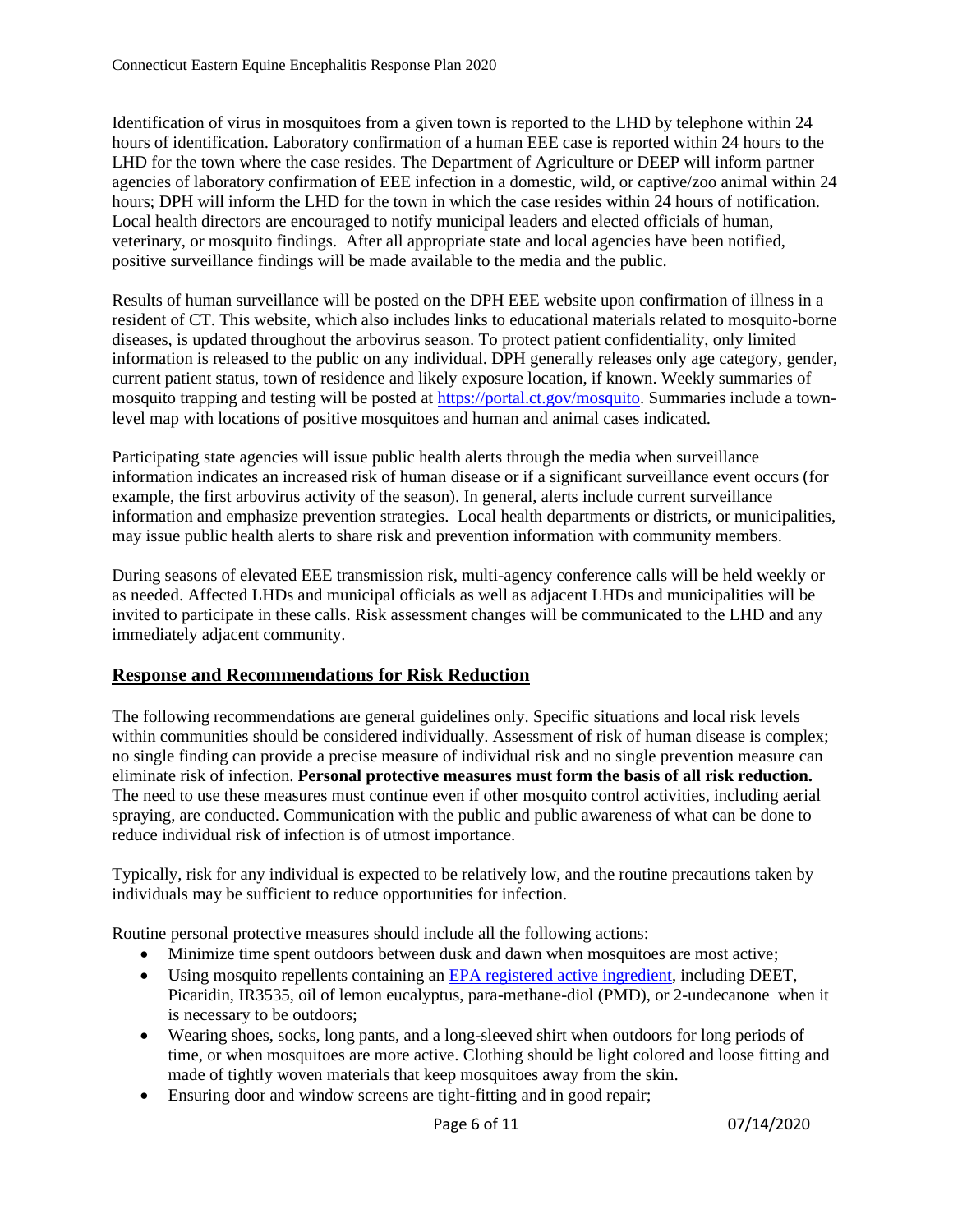- Use mosquito netting when sleeping outdoors or in an unscreened structure;
- Protect babies from mosquito bites when outdoors;
- In addition to the above measures, during periods of elevated risk, all people spending time outdoors should be cautioned to avoid wooded areas where mosquitoes are prevalent. Mosquitoes in densely wooded or shaded areas will often bite when disturbed during daytime hours.

Depending on level of risk as outlined below, community level precautions may include:

- DEEP may prepare and post signs containing recommended personal protective measures in state owned land and recreation areas.
- LHDs may consider posting signs containing recommended personal protective measures in town owned properties, land trusts, and other areas;
- Considering restricting, rescheduling, or cancelling outdoor group activities between dusk and dawn within focal areas of moderate to high transmission risk (intensive virus activity);
- Considering ground level ULV application of mosquito adulticide.

Although mosquitoes are unlikely to be active when temperatures fall below 50 degrees in the evening, EEE infection risk continues until the first frost, which kills most remaining adult mosquitoes and virtually eliminates risk of transmission. A hard frost is defined as two consecutive hours of temperatures below 28 degrees Fahrenheit or three hours below 32 degrees. This will occur at different times for different communities. However, before the first frost, mosquito activity may decline to a degree that the risk of ongoing transmission is low. Communities should consider this information when making decisions about planned outdoor group activities late in the season.

In situations where there is an identified elevated risk of human disease, state officials may consider the use of focal (truck mounted), or aerial pesticide spraying to reduce the number of potentially infected adult mosquitoes. Aerial spraying is conducted by aircraft. Licensed mosquito control professionals apply EPA approved pesticides in an ultra-low volume (ULV) spray, which dispenses fine aerosol droplets that kill adult mosquitoes on contact. Spraying occurs during evenings into overnight if weather conditions are favorable. Many areas of high concern for transmission in hardwood swamp areas are not fully accessible by truck or backpack mounted ground sprayers. Any decision to use focal (truck mounted) or large-scale aerial application of pesticide will be made only after evaluation of the multiple factors which contribute to risk of transmission of EEE to people and after discussion with officials from the potentially affected communities.

Aerial, truck, or backpack mounted pesticide applications can be used in conjunction with all other available risk mitigation tools. However, these measures do not eliminate all disease risk and it is critical that residents continue to protect themselves from mosquito bites.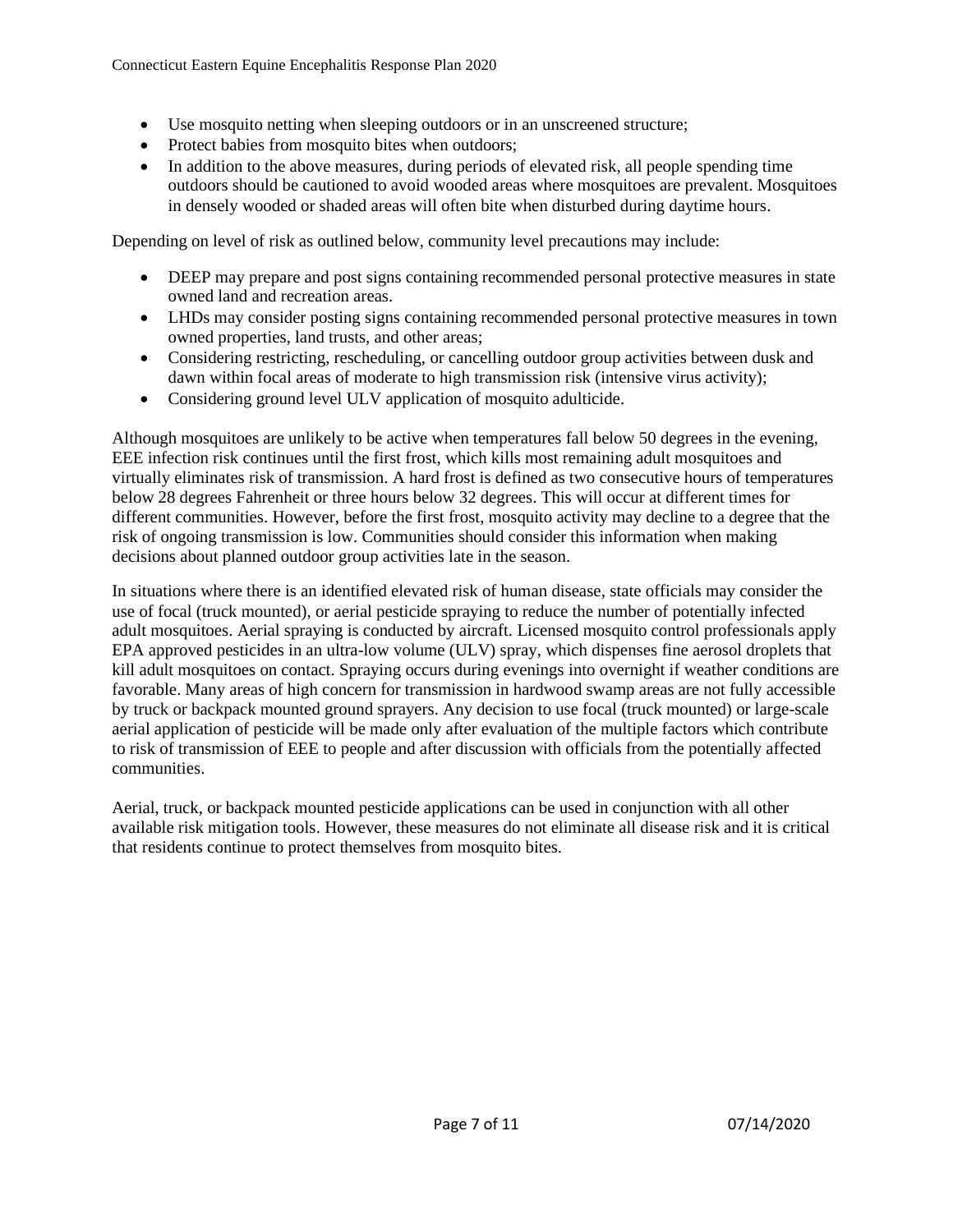# **Phased Response to EEE Transmission Risk**

## **Definitions:**

*Sporadic EEE activity*- when 1-2 mosquito isolates are detected during non-consecutive weeks within one focal area.

*Sustained EEE activity*- when mosquito isolates are detected for 2 or more consecutive weeks within one focal area.

## **Phase 0: No risk (baseline)**

#### **Findings:**

- No EEE virus isolations from mosquitoes AND
- No human, horse, or commercial exotic bird deaths reported.

#### **Probability of human disease: Remote**

#### **Actions:**

- Trapping at 108 locations throughout the state will be conducted from June through October by CAES (Figure 2);
- Weekly results of mosquito trapping and testing will be made available to the public online at <https://portal.ct.gov/mosquito> ;
- Agencies will maintain passive human and animal surveillance;
- The EEE Working Group will communicate with Massachusetts and Rhode Island regarding their EEE monitoring programs and obtain updated information on confirmed EEE cases and public health advisories issued in those areas.

## **Phase I: Public Health Notification**

#### **Findings:**

- Sporadic EEE virus isolations from *Culiseta melanura* or other bird biting mosquitoes such as *Culex pipiens, Culex restuans, Culiseta morsitans* and *Uranotaenia sapphirina*. AND
- No human or horse cases or commercial exotic bird deaths reported.

#### **Probability of human disease: LOW**

#### **Actions:**

- Continue Phase 0 Baseline Activities;
- DPH will notify LHDs of EEE isolations in their jurisdiction;
- CAES will issue press release about first findings of EEE and include routine personal protective measures;
- CAES will intensify trapping and testing in the region of occurrence.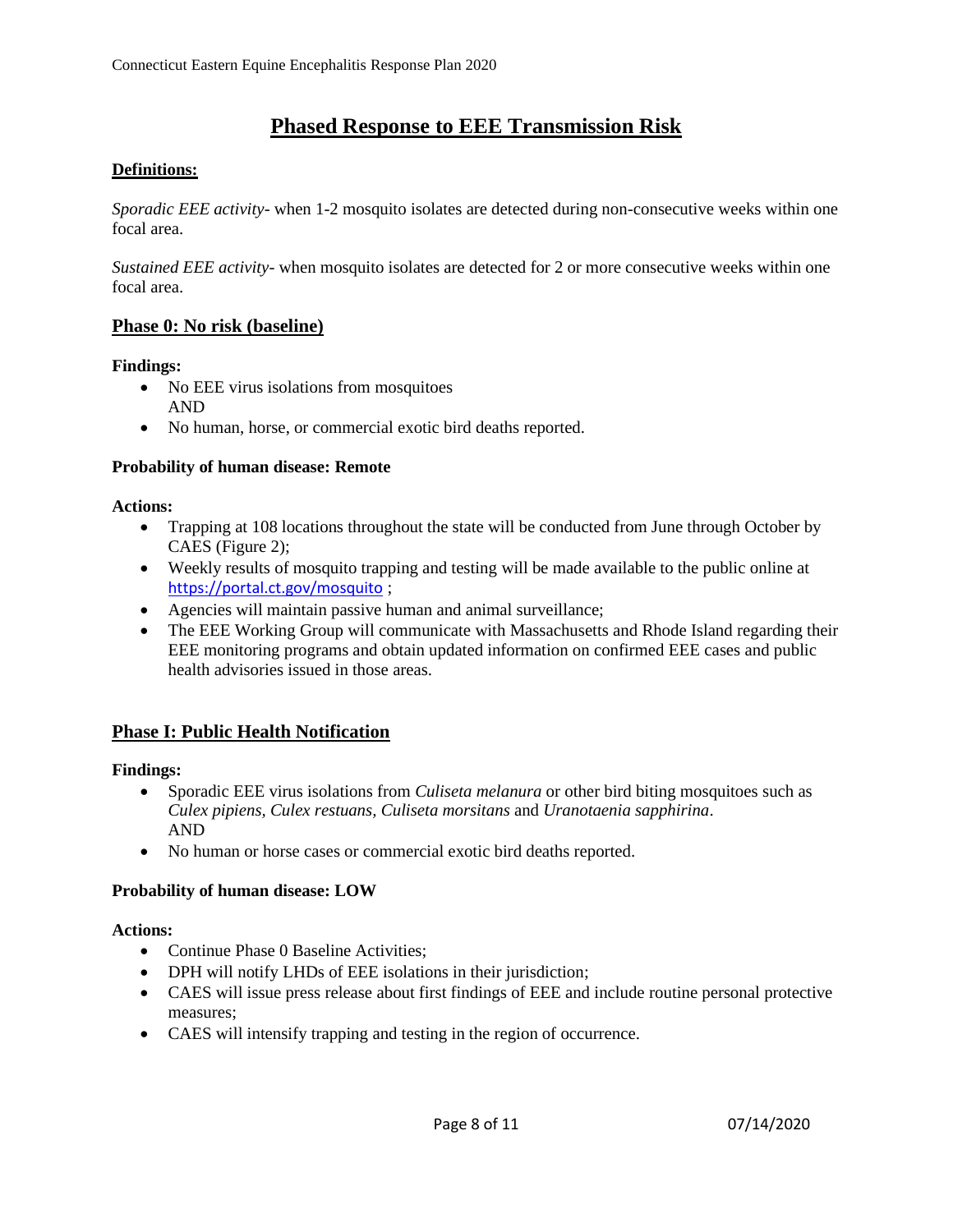# **Phase II: Public Health Notification**

## **Findings:**

- Sustained EEE virus isolations from *Culiseta melanura* or other bird biting mosquitoes AND
- No human or horse cases or commercial exotic bird deaths reported.

#### **Probability of human disease: LOW**

#### **Actions:**

- Continue Phase 1 activities:
- Additional communication from state and local agencies will advise residents in affected areas to use personal protective measures.

# **Phase III: Public Health Alert Level 1**

## **Findings:**

- Sustained EEE activity in *Cs. melanura* with weekly mosquito infection, *and* sporadic infection in human biting mosquitoes. Criteria in Phase III (Level 1) can occur along with, or soon after, Phase II. And/Or
- Confirmed EEE infection in a horse or commercial bird flock is identified.

## **Probability of human disease: Moderate**

#### **Actions:**

- Continue Phase II activities;
- Agencies will issue a heightened public health warning to local officials, health agencies and residents advising personal precautions in the region(s) of concern;
- The public will be advised use all personal protective measures as detailed in section "Response" and Recommendations for Risk Reduction";
- DEEP or LHDs may prepare and post signs containing recommended personal precautions in public land and recreation areas;
- Communities may wish to consider precautions listed in section "Response and Recommendations for Risk Reduction";
- Consider ground level application of mosquito adulticide;
- DPH will notify acute care hospitals of heightened EEE risk and clinical specimen submission protocols.

# **Phase IV: Public Health Alert Level 2**

## **Findings:**

- Sustained EEE virus isolations from human biting mosquitoes, And/Or
- Confirmed case of EEE involving a human, horse, or commercial exotic bird.

#### **Probability of human disease: High**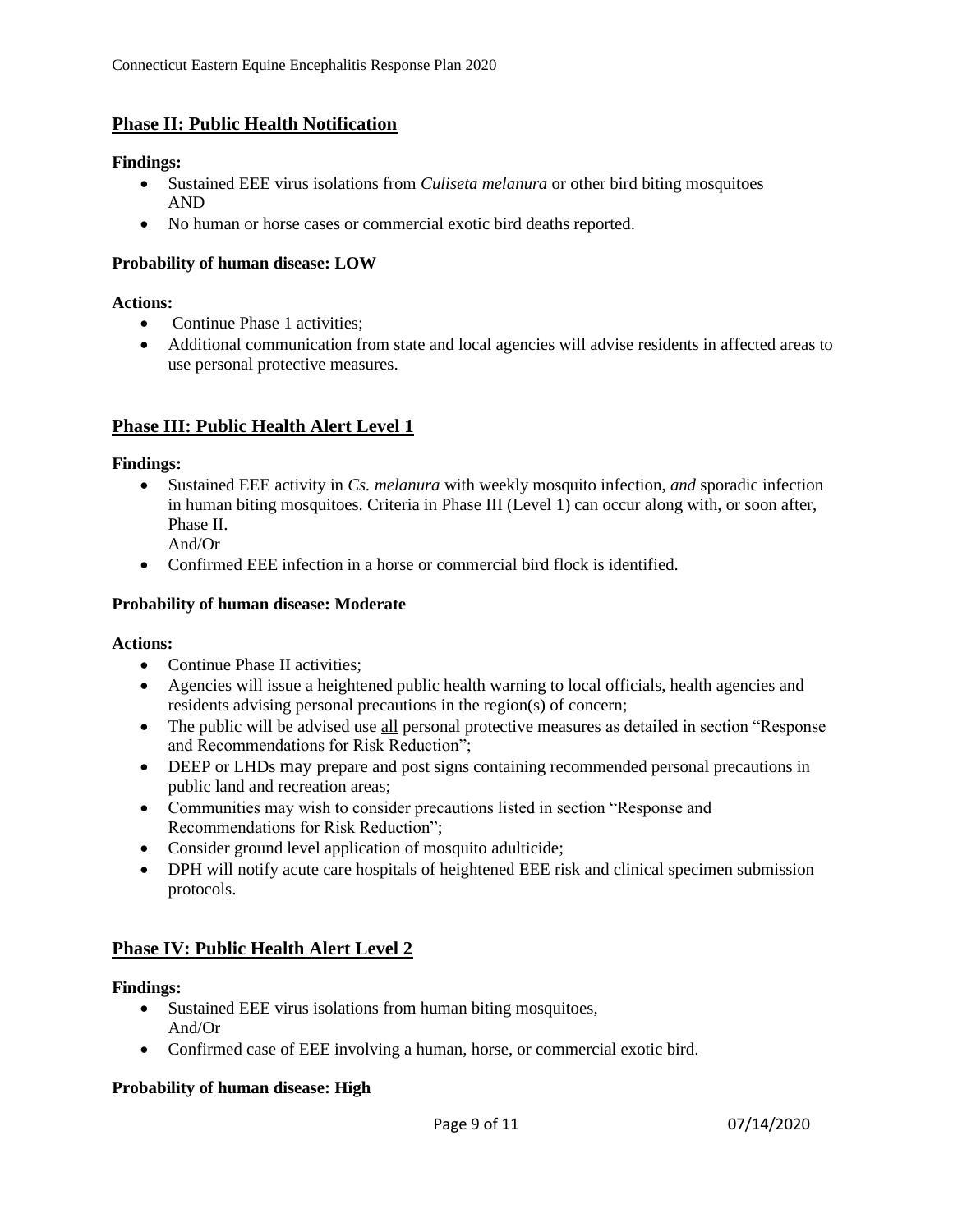## **Actions:**

- Continue Phase III activities;
- Agencies will issue heightened public health warnings to local officials, health agencies and residents advising personal precautions in the region(s) of concern;
- Weekly conference calls will be held with local health officials and municipal officials in affected communities;
- In addition to the personal protective measures advised in Phase III (Level 1), the public will be advised to avoid wooded areas where mosquitoes are prevalent at all times;
- Agencies may recommend restricting group outdoor activities during dusk to dawn in areas of intensive virus activity;
- Consider closure of state parks and campgrounds near affected areas
- Consider ground level application of mosquito adulticide;
- Consider aerial application of mosquito adulticide;